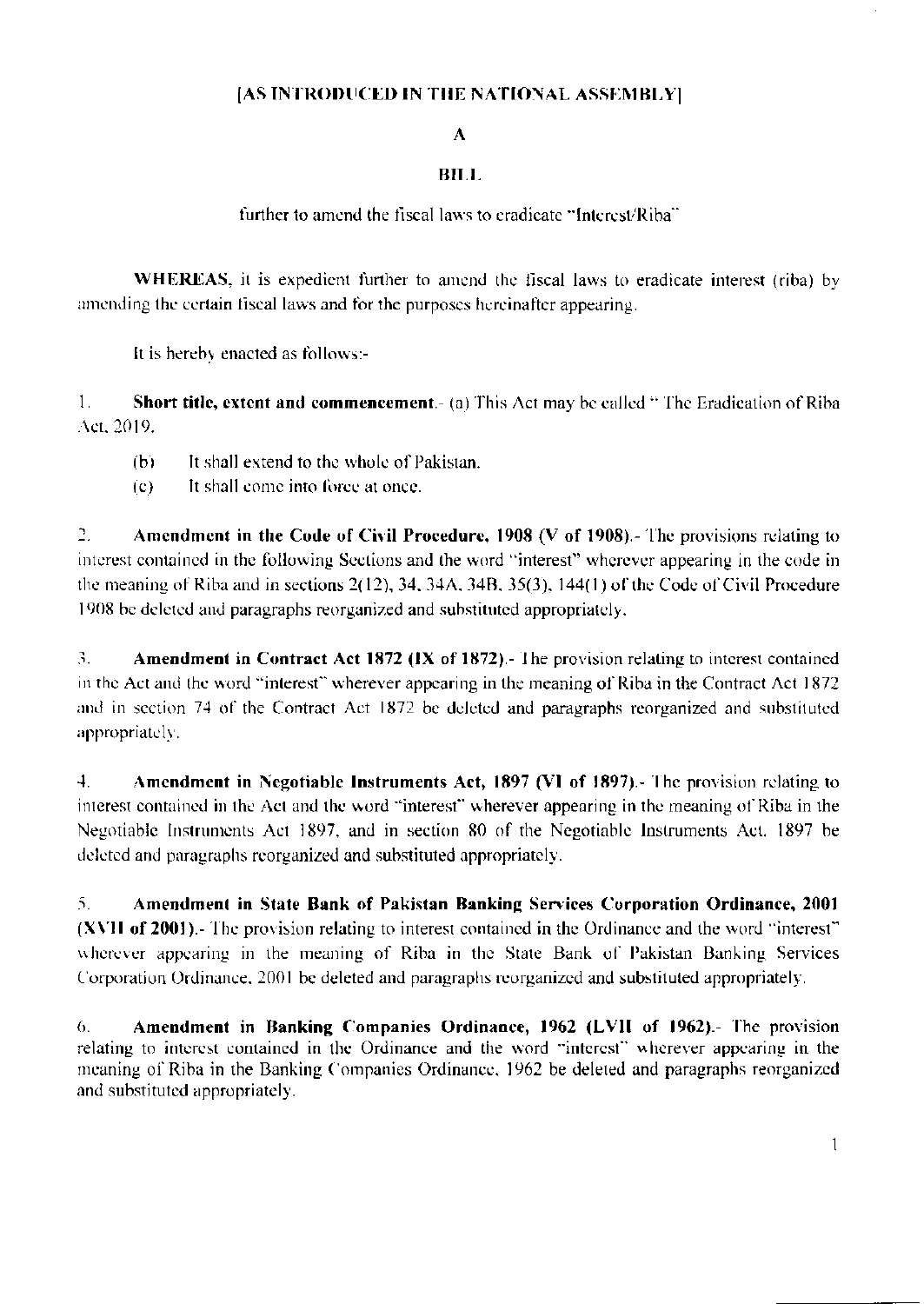Amendment in Banks Nationalization Act, 1974 (XIX of 1974).- The provision relating to  $7<sub>1</sub>$ interest contained in the Act and the word "interest" wherever appearing in the meaning of Riba in the Banks Nationalization Act, 1974 be deleted and paragraphs reorganized and substituted appropriately.

Amendment in the Micro-Finance Institution Ordinance, 2001 (LV of 2001). The 8. provision relating to interest contained in the Ordinance and the word "interest" wherever appearing in the meaning of Riba in the Micro-Finance Institution Ordinance, 2001 be deleted and paragraphs reorganized and substituted appropriately.

9. Amendment in the Pakistan Insurance Corporation (Re-organization) Ordinance, 2000.-The provision relating to interest contained in the Ordinance and the word "interest" wherever appearing in the meaning of Riba in the Pakistan Insurance Corporation (Re-organization) Ordinance. 2000 be deleted and paragraphs reorganized and substituted appropriately.

 $10.$ **Amendment in Government Saving Banking Act, 1873 (V of 1873).** The provision relating to interest contained in the Act and the word "interest" wherever appearing in the meaning of Riba in the Government Saving Banks Act, 1873, be deleted and paragraphs reorganized and substituted appropriately.

 $11.$ Amendment in the Insurance Act, 1938 (IV of 1938).- The provision relating to interest contained in the Act and the word "interest" wherever appearing in the meaning of Riba in the insurance Act, 1938, be deleted and paragraphs reorganized and substituted appropriately.

 $12.$ Repeal of Laws: Interest Act, 1839 (XXXII of 1839) is hereby repealed.

# **STATEMENT OF OBJECTS AND REASONS**

Article 31 of the Constitution of Islamic Republic of Pakistan reads as: (1) steps shall be taken to enable the Muslims of Pakistan, ndividually and collectively to order their lives in accordance with the fundamental principles and basic concepts of Islam and to provide facilities whereby they may be enabled to understand the meaning of life according to the holy Quran and Sunnah.

Elimination of interest based system is concern of all citizens in Pakistan. The prohibition extends to all loans and transaction in which we are a part whether national or foreign. What is our concern is to revisit any agreement made by any government in the past or present under Islamic Law.

Council of Islamic Ideology had submitted detailed reports in 1980 and there is also report of the Commission for Islamization of Economy constituted in 1991, and the final report of the same Commission, reconstituted in 1997 which was submitted in August, 1997.

There is also report of the Prime Minister's Committee on Self-Reliance, submitted to the Government in April, 1991.